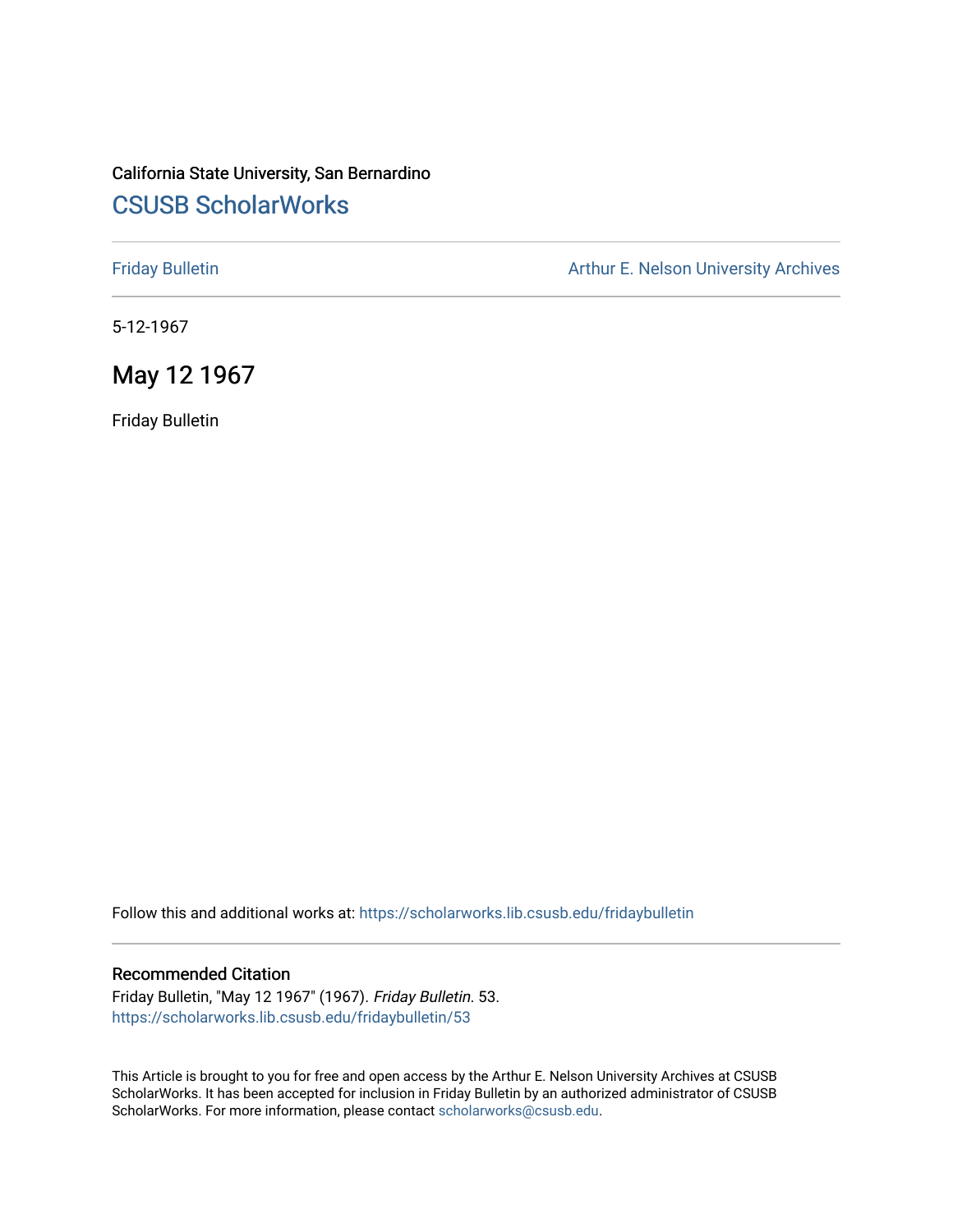# CALIFORNIA STATE COLLEOE AT SAN BERNARDINO

**May 12, 1967** 

## The BULLETIN

#### **CONTRACT SIGNED FOR GYMNASIUM**

**After many delays, including the withdrawal of the first "low bid," a**  contract in the amount of \$1,115,000 has been awarded to Coast State Builders of Long Beach for the Gymnasium and Swimming Pool for our campus.

#### **ADMINISTRATIVE CHANGES**

VERIT

**President Pfau has announced with regret the resignation of Dr, Peter Marcy from his administrative duties» This includes the position of Director of Summer Session as well as Associate Dean for Academic Administration.**  In speaking of his decision, Dr. Marcy said, "I am extremely happy to have **(had the opportunity to find out whether I might like administrative work. 'After a year's performance as Associate Dean of Academic Administration, I have decided that I much prefer the classroom and research. I would like to add, however, my personal thanks to everyone who has helped me during this year. "** 

**President Pfau has also announced that Dr. Robert West, Chairman of the Department of Education, has been appointed Director of the Summer session. Dr. West has agreed to serve in this capacity for a three-year term. He will report to the Dean of Academic Affairs.** 

**: The remainder of Dr. Marcy's administrative assignments will be taken [over in the late summer or fall by an administrative assistant to the Dean**  of Academic Affairs.

#### **!WORLD AFFAIRS COUNCIL**

**^ Two dinner meetings this month of the World Affairs Council may be of interest to College personnel. On Wednesday, May 17th, Henry Steele Commaqer will speak on "Limits of Power" at the University of Redlands. Dinner at 7:00pm, is \$5, or you may go without charge to hear the speaker at 8:15. ;Reservations for dinner are due 4 days before the event.** 

**On Saturday, May 27th, Senator Thomas Kuchel will speak on "Can Free an Depend on the Western Democracies?" This dinner and meeting will be Fk the University of California at Riverside. The same arrangements pre- [vail as for the May 17th event.** 

#### **^INTERNATIONAL POSTAL RATES**

**i** 

On May 1, postal rates went up for Europe, Central and South America **'and the West Indies. Please check with the mail room for the correct postage to put on your personal mail.**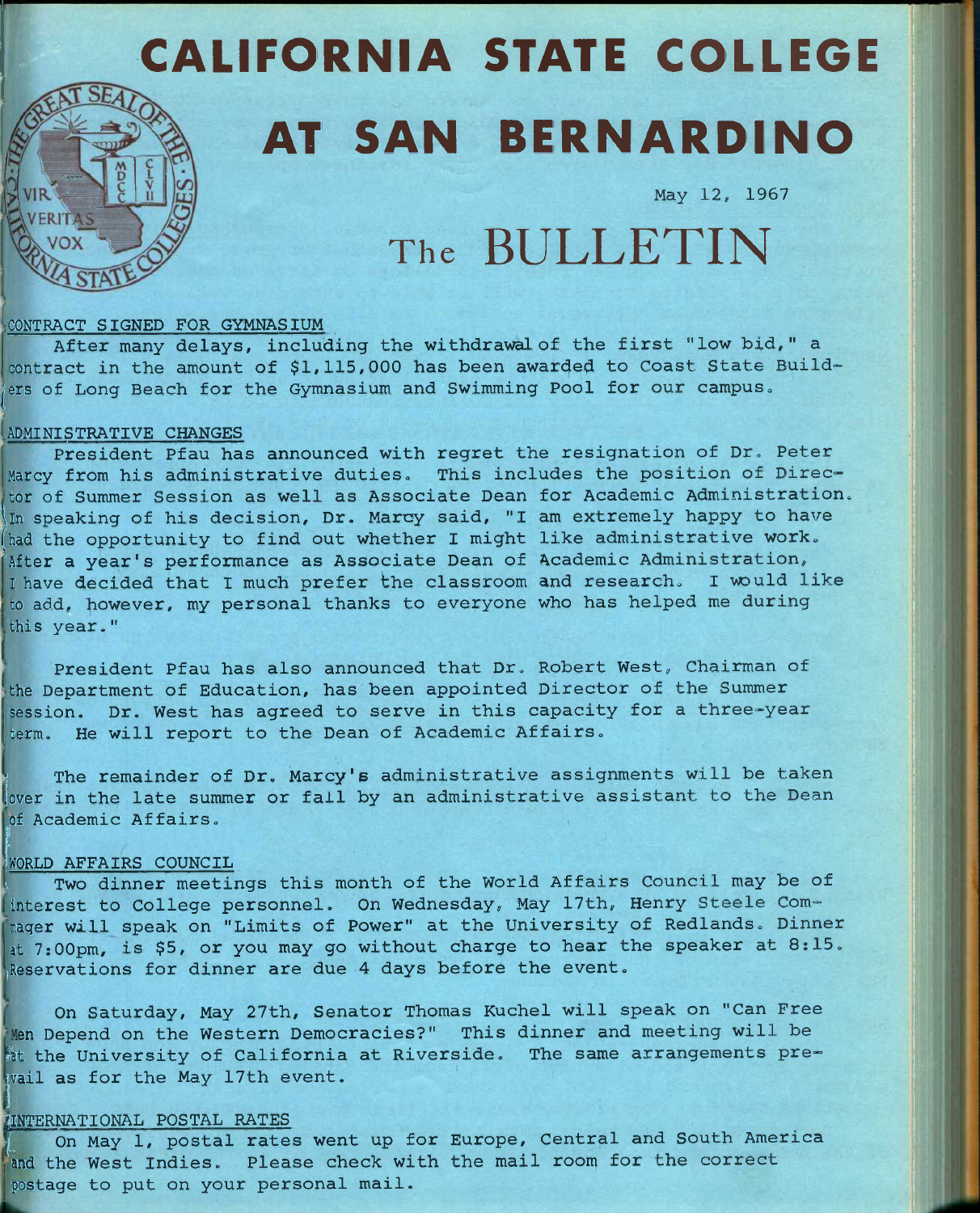#### **COOKOUT** CREATES COMTROVERSY

**For those of us who could not attend the much-discussed Cookout, there remain some unanswered questions? Did all the burgundy go in the marinade? Was there enough oregano? Were the grills really stolen? Read next week's**  PAWPRINT (now in "offset" with pictures!) for the complete account.

#### **CSEA** MEETING POSTPONED

**The organizational meeting announced for May 15 has been postponed until**  Monday, May 22 at 4:30 in C-116. It is hoped that Dr. William L. Tidwell, **presently on leave from San Jose State College to serve as consultant on state college affairs for CSEA, will be able to attend as well as other**  officers of the local district.

#### **NEWS OF CAMPUS PERSONNEL**

**Lee Kalbus (Chemistry) will be participating in an NSF Summer Institute on Modern Analytical Chemistry for College Teachers to be held at Michigan State University at East Lansing from June 19 to July 28»** 

**Leo Kreter (Music) had the pleasure of hearing his own composition, "Alleluia," performed on May 7th by the Concert Choir of San Bernardino Valley College,,** 

**Kenneth (Dale) Lohmuller (Library) is the father of Kenneth Darin**  Lohmuller, born May 9 (7 lbs, 8<sup>1</sup>/<sub>2</sub> oz.). Mother and son (father, also) are doing nicely.

**Ward McAfee and Peter Marcy (History) attended a meeting of the History**  Guild of Southern California held at Loyola University on May 6.

**Kenton Lo Monroe (Dean of Students) spoke on LSD and its effects on teen-=agers and adults at a noon meeting of Y-Wives held at the downtown YWCA on May 11»** 

Doyle J. Stansel (Placement & Financial Aid) was the guest speaker last **week at a meeting of the Arrowhead Chapter of the American Business Women's**  Association.

Jim Urata (Building Coordinator) spoke and showed slides on the Master **Plan of the College at a noon meeting of the Uptown Optimist Club on May 9.** 

Leslie Van Marter (Philosophy) attended the 65th annual meeting of the **Western Division of the American Philosophical Association on May 4-6 at**  the Conrad Hilton Hotel in Chicago.

#### **NEWS OF** OUR ST'ODENTS

**Jane Sill represents our College on a panel presented by the AAUW at a tea for high school senior girls from the Banning'-Beaumont area on**  May 13.

**Darlene Urlaub has been awarded a scholarship by the. Arrowhead Chapter**  of the American Business Women's Association.